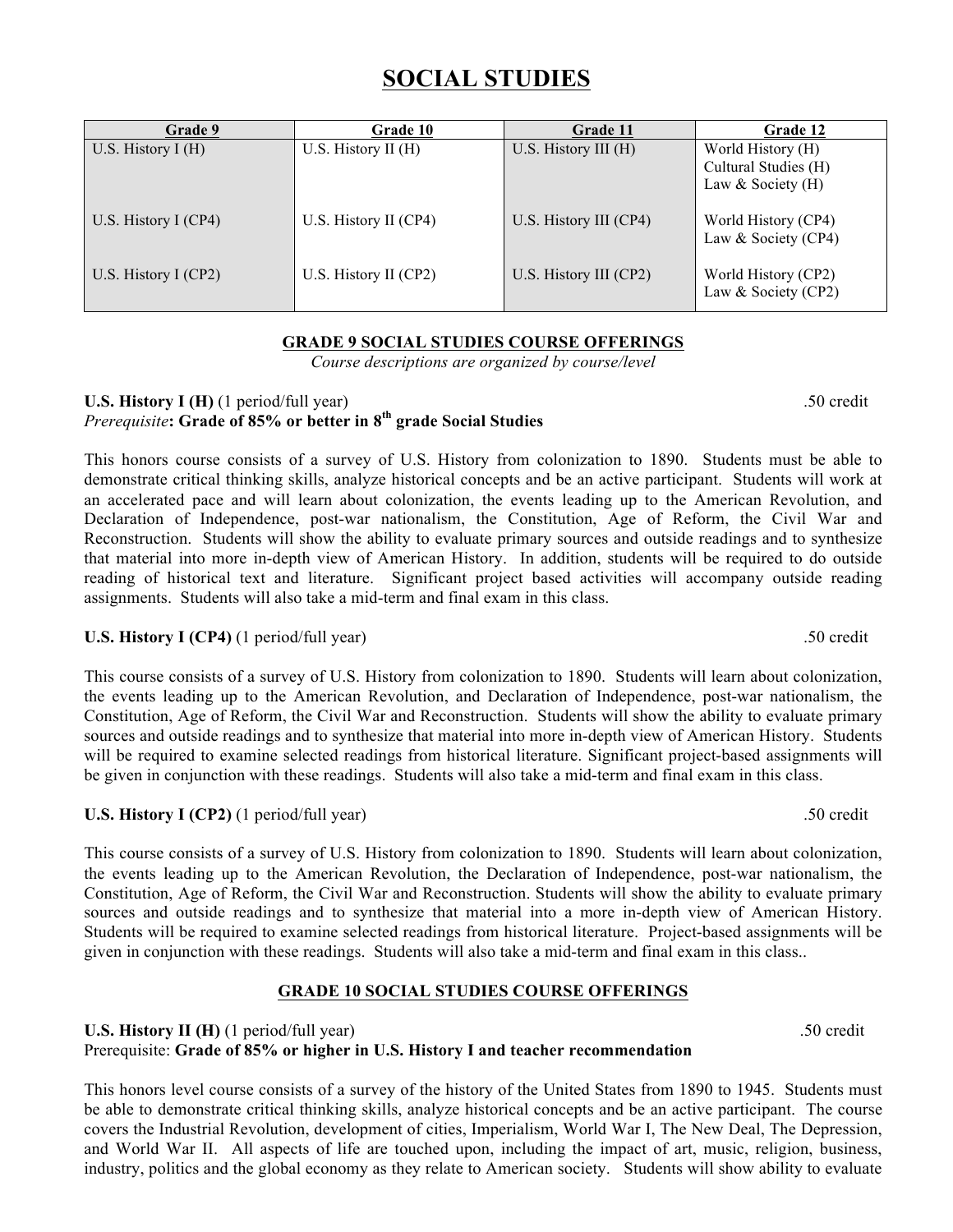Students will be expected to demonstrate an understanding of the connections between the  $20<sup>th</sup>$  Century and modern American politics. In addition, students will be required to do outside reading of historical text and literature. Significant project based activities will accompany outside reading assignments. Students will also take a mid-term and final exam in this class. Students will also be expected to develop independent work projects and a variety of alternative activities that will broaden their understanding of America's place in the world today.

#### **U.S. History II (CP4)** (1 period/full year) .50 credit

This course consists of a survey of the history of the United States from 1890 to 1945. The course covers the Industrial Revolution, development of cities, Imperialism, World War I, The New Deal, The Depression, and World War II. All aspects of life are touched upon, including the impact of art, music, religion, business, industry, politics and the global economy as they relate to American society. Students will show ability to evaluate primary sources and outside readings and synthesize that material into a more in-depth view of American History. Students will be required to examine selected reading from historical literature. Significant project based assignments will be given in conjunction with these readings. Students will take a mid-term and final exam in this class.

primary sources and outside readings and synthesize that material into a more in-depth view of American History.

#### **U.S. History II (CP2)** (1 period/full year) .50 credit

This course consists of a survey of the history of the United States from 1890 to current times. The course covers the Industrial Revolution, development of cities, Imperialism, World War I, The New Deal, The Depression, World War II, the Cold War, and post-Cold War to the present. All aspects of life are touched upon, including the impact of art, music, religion, business, industry, politics and the global economy as they relate to American society. Students will be required to examine selected readings from historical literature. Project based assignments will be given in conjunction with these readings.

#### **GRADE 11 SOCIAL STUDIES COURSE OFFERINGS**

### **U.S. History III (H)** (1 period/full year) .50 credit

This course consists of a survey of the history of the United States from the Cold War and post-Cold War to the present. Students must be able to demonstrate critical thinking skills, analyze historical concepts and be an active participant. All aspects of life are touched upon, including the impact of art, music, religion, business, industry, politics and the global economy as they relate to American society. Students will show ability to evaluate primary sources and outside readings and synthesize that material into a more in-depth view of American History. Students will be expected to demonstrate an understanding of the connections between the 20<sup>th</sup> Century and modern American politics. Students will work at an accelerated pace and be required to read supplemental novels relating to topics being covered. A significant project will accompany these novels. Students will also take a mid-term and final exam in this class. Students will also be expected to develop independent work projects and a variety of alternative activities that will broaden their understanding of America's place in the world today.

#### **U.S. History III (CP4)** (1 period/full year) .50 credit

This course consists of a survey of the history of the United States from the Cold War and post-Cold War to the present. All aspects of life are touched upon, including the impact of art, music, religion, business, industry, politics and the global economy as they relate to American society. Students will be required to examine selected readings from historical literature. Significant project based assignments will be given in conjunction with these readings. Students will also take a mid-term and final exam in this class.

#### **U.S. History III (CP2)** (1 period/full year) .50 credit

This course consists of a survey of the history of the United States from the Cold War and post-Cold War to the present. All aspects of life are touched upon, including the impact of art, music, religion, business, industry, politics and the global economy as they relate to American society. Students will be required to examine selected readings from historical literature. Project based assignments will be given in conjunction with these readings. Students will also take a mid-term and final exam in this class.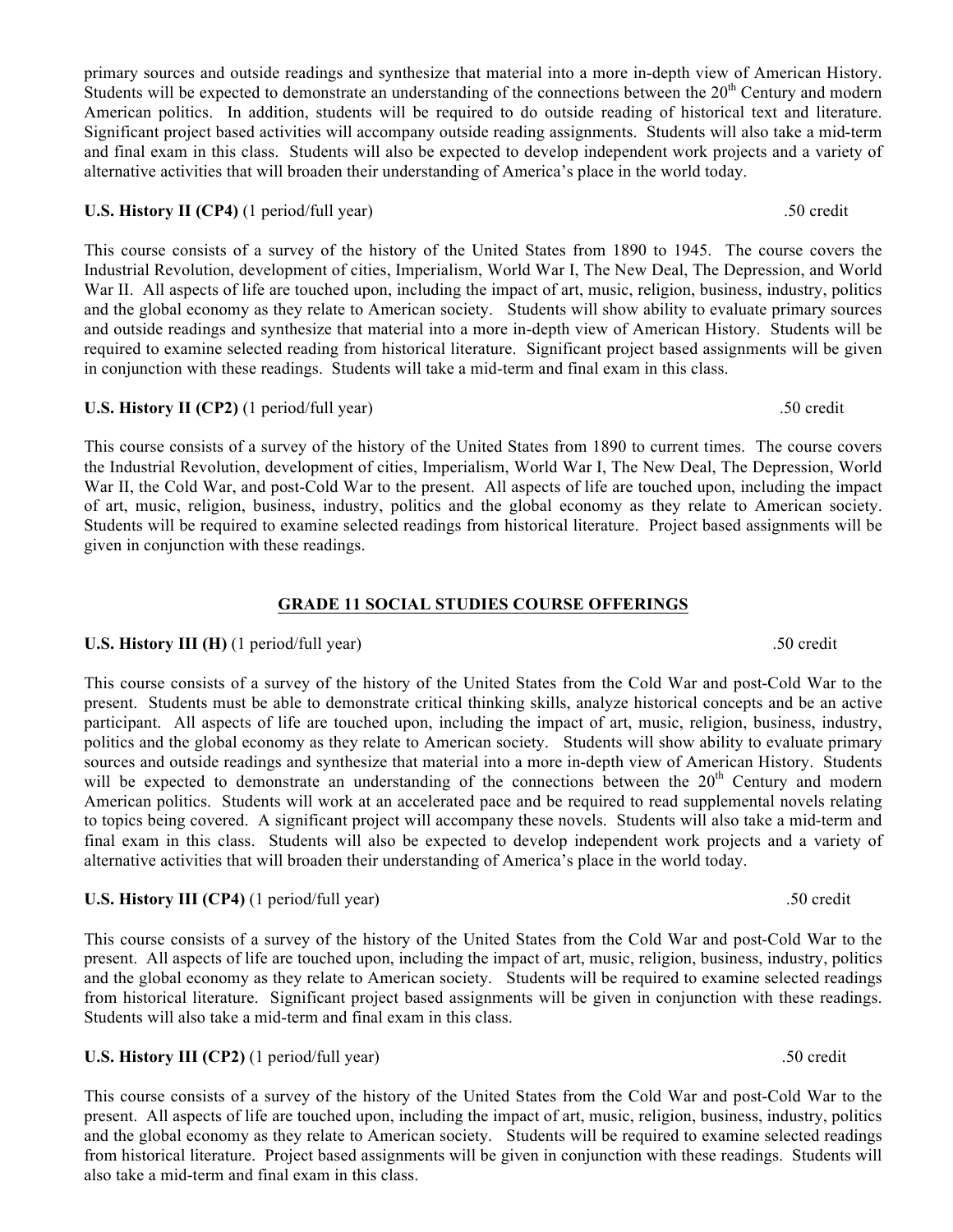#### **GRADE 12 SOCIAL STUDIES COURSE OFFERINGS** *\*World History is a required course for all grade 12 students*

#### **World History (H)** (1 period/half year) .25 credit Prerequisite**: Grade of 85% or better in Grade 11 History, and teacher recommendation**

This course is a survey of topics from the study of world history. Students must be able to demonstrate critical thinking skills, analyze historical concepts and be an active participant. Students will work at an accelerated pace to cover topics which will include major religions (Hinduism, Buddhism, Christianity and Islam), The Renaissance, The Enlightenment, The French Revolution, The Russian Revolution, and The Industrial Revolution. Students will demonstrate the ability to evaluate primary source documents and outside readings in order to develop a more indepth understanding of World History. In addition, students will be required to do outside reading of historical text and literature. Significant project based activities will accompany outside reading assignments. Students will take a final exam.

#### **World History (CP4)** (1 period/half year) .25 credit

This course is a survey of topics from the study of world history. Topics will include major religions (Hinduism, Buddhism, Judaism, Christianity, and Islam), The Renaissance, The Enlightenment, The French Revolution, The Russian Revolution, and The Industrial Revolution. Students will demonstrate the ability to evaluate primary source documents and outside readings in order to develop a more in-depth understanding of World History. Students will be required to examine selected readings from historical literature. Significant project based assignments will be given in conjunction with these readings. Students will take a final exam.

#### **World History (CP2)** (1 period/half year) .25 credit

This course is a survey of topics from the study of world history. Students will work at an accelerated pace to cover topics which will include major religions (Hinduism, Buddhism, Christianity and Islam), The Renaissance, The Enlightenment, The French Revolution, The Russian Revolution, and The Industrial Revolution. Students will be required to examine selected readings from historical literature. Project based assignments will be given in conjunction with these readings. Students will take a final exam.

#### **Cultural Studies (H)** (1 period/half year) .25 credit Prerequisite: **Grade of 85% or better in Grade 11 history, and teacher recommendation.**

This honors level course will take another look at American and World History. Students must be able to demonstrate critical thinking skills, analyze historical concepts and be an active participant. Unlike other history courses, this course will focus on the development of culture, rather than politics. This course will connect trends in human thinking with time periods and events studied in past history classes. Topics will include music, art, psychology, and philosophy. Students will be expected to read the novel 1984 and discuss the role of government, psychology, and technology in culture. Students will be required to develop two major projects and take a final exam. .

#### **Law and Society (H)** (1 period/half year) .25 credit Prerequisite**: Grade of 85% or better in Grade 11 history, and teacher recommendation.**

This honors level course will cover basic law principles that every citizen living within society should be aware of. Students must be able to demonstrate critical thinking skills, analyze historical concepts and be an active participant. The following topics will be addressed: an introduction to law and the legal system, criminal law and civil law, juvenile justice, family law, individual rights and liberties. Students will gain a practical understanding of local, state and federal law through the study of various real life cases. Students will demonstrate the ability to evaluate primary source documents and outside readings in order to develop a more in-depth understanding of the law and the legal system. This course is taught at an accelerated pace and students will be required to read supplemental novels related to topics covered. A significant project will accompany these novels and students will also take a final exam in this class.